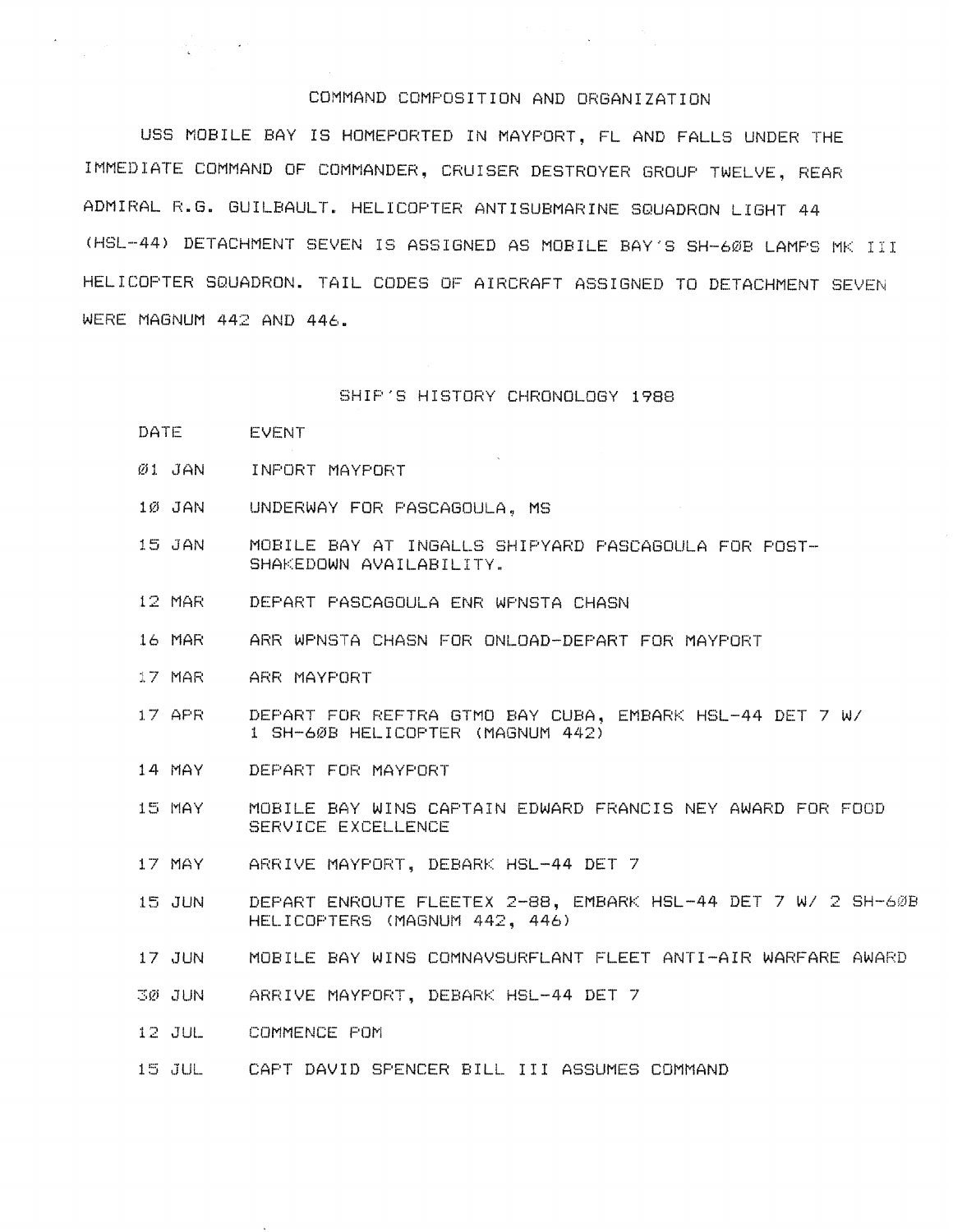- $11$  AUG MOBILE BAY'S MEF DEPLOYMENT CANCELED TO SHOW SUPPORT FOR PROPOSED IRAN/IRAQ CEASE FIRE SKED 20 AUG 88
- $24$  AUG MOBILE BAY DEPARTS ON NATO EXERCISE TEAMWORK-88, EMBARK HSL-44 DET 7 W/ 2 SH-60B HELICOPTERS (MAGNUM 442, 446)
- 25 SEP ARRIVE FOR PORT VISIT KRISTIANSAND, NORWAY
- 29 SEP UNDERWAY ENR MAYPORT

 $\mathcal{L}^{\text{max}}_{\text{max}}$  ,  $\mathcal{L}^{\text{max}}_{\text{max}}$ 

- 12 OCT ARRIVE MAYPORT--DELAYED BY TWO DAYS DUE TO STORM EVASION, DEBARK HSL-44 DET 7
- UNDERWAY FOR FLEETEX 2-89 BASIC, EMBARK HSL-44 DET 7 W/ 1 Ø4 NOV SH-60B HELICOPTER (MAGNUM 442)
- 15 NOV INPORT ROOSEVELT ROADS PR FOR PORT VISIT
- 19 NOV UNDERWAY FOR MAYPORT
- 23 NOV ARRIVE MYPT, DEBARK HSL-44 DET 7
- Ø7 DEC U/W FOR OPPE
- ARRIVE MAYPORT AFTER SUCCESSFULLY COMPLETING OPPE 09 DEC
- MOBILE BAY WINS CINCLANTFLT GOLDEN ANCHOR AWARD FOR 15 DEC EXCELLENCE IN PERSONNEL RETENTION. THIS IS THE SHIP'S SECOND CONSECUTIVE AWARD.
- COMMENCE HOLIDAY LEAVE AND STANDOWN THROUGH END OF YEAR 16 DEC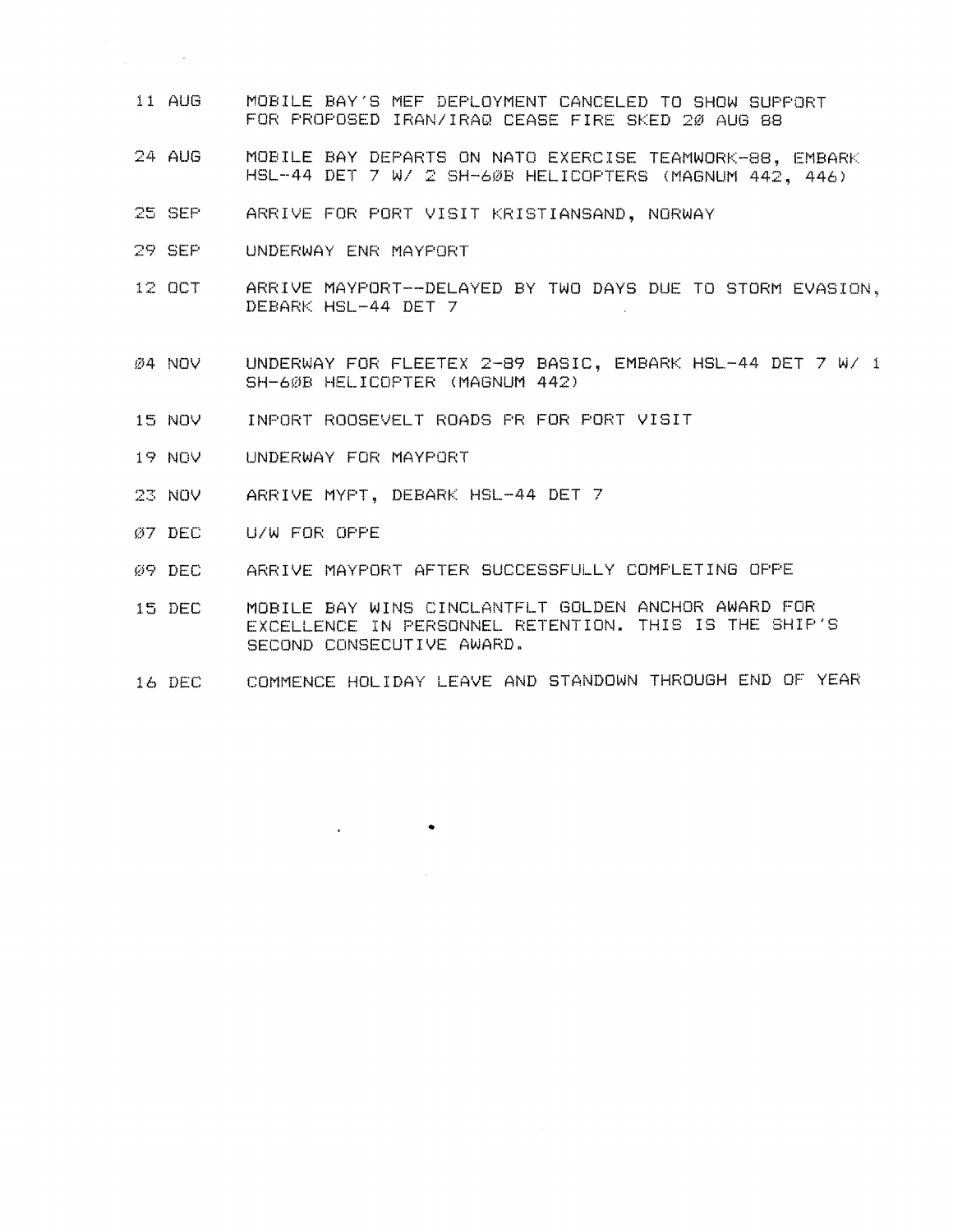## USS MOBILE BAY (CG 53) 1988 SHIP'S HISTORY NARRATIVE

1. INTRODUCTION:

 $\label{eq:2.1} \frac{1}{2} \sum_{i=1}^n \frac{1}{2} \sum_{i=1}^n \frac{1}{2} \sum_{i=1}^n \frac{1}{2} \sum_{i=1}^n \frac{1}{2} \sum_{i=1}^n \frac{1}{2} \sum_{i=1}^n \frac{1}{2} \sum_{i=1}^n \frac{1}{2} \sum_{i=1}^n \frac{1}{2} \sum_{i=1}^n \frac{1}{2} \sum_{i=1}^n \frac{1}{2} \sum_{i=1}^n \frac{1}{2} \sum_{i=1}^n \frac{1}{2} \sum_{i=1}^n \frac{$ 

USS MOBILE BAY'S EMPLOYMENT FOR CALENDAR YEAR 1988 CAN BE DIVIDED IN TO SEVEN DISTINCT MAJOR EVOLUTIONS:

- -- POST SHAKEDOWN AVAILABILITY
- -- REFRESHER TRAINING IN GUANTANAMO BAY, CUBA
- -- FLEET EXERCISE 2-88
- -- CHANGE OF COMMAND
- -- NATO EXERCISE TEAMWORK-88
- -- FLEET EXERCISE 2-89
- -- OPERATIONAL PROPULSION PLANT EXAMINATION
- 2. THE FOLLOWING NARRATIVE WILL BRIEFLY EXPLAIN EACH OF THESE SEVEN EVOLUTIONS:
- A. POST SHAKEDOWN AVAILABILITY (PSA):

PSA TOOK PLACE FROM 15 JANUARY TO 12 MARCH AT INGALLS SHIPBUILDING IN PASCAGOULA MISSISSIPPI. SHIP'S FORCE AND SHIPYARD PERSONNEL COMPLETED OVER 400 JOBS DESIGNED TO CORRECT DEFICIENCIES NOTED DURING THE SHIP'S FINAL CONTRACT TRIALS AND THROUGHOUT HER FIRST YEAR OF OPERATION, MODIFICATIONS WERE ALSO MADE TO THE SHIP'S ELECTRICAL DISTRIBUTION SYSTEM TO MAKE THE COMBAT SYSTEM MORE SURVIVABLE IN A WARFARE ENVIRONMENT.

## B. REFRESHER TRAINING (REFTRA):

REFTRA COMMENCED ON 20 APRIL AND ENTAILED A RIGOROUS THREE WEEK SCHEDULE AT FLEET TRAINING CENTER (FTC), GUANTANAMO BAY, CUBA (GTMO). THE PRIMARY EMPHASIS OF THIS PARTICULAR REFTRA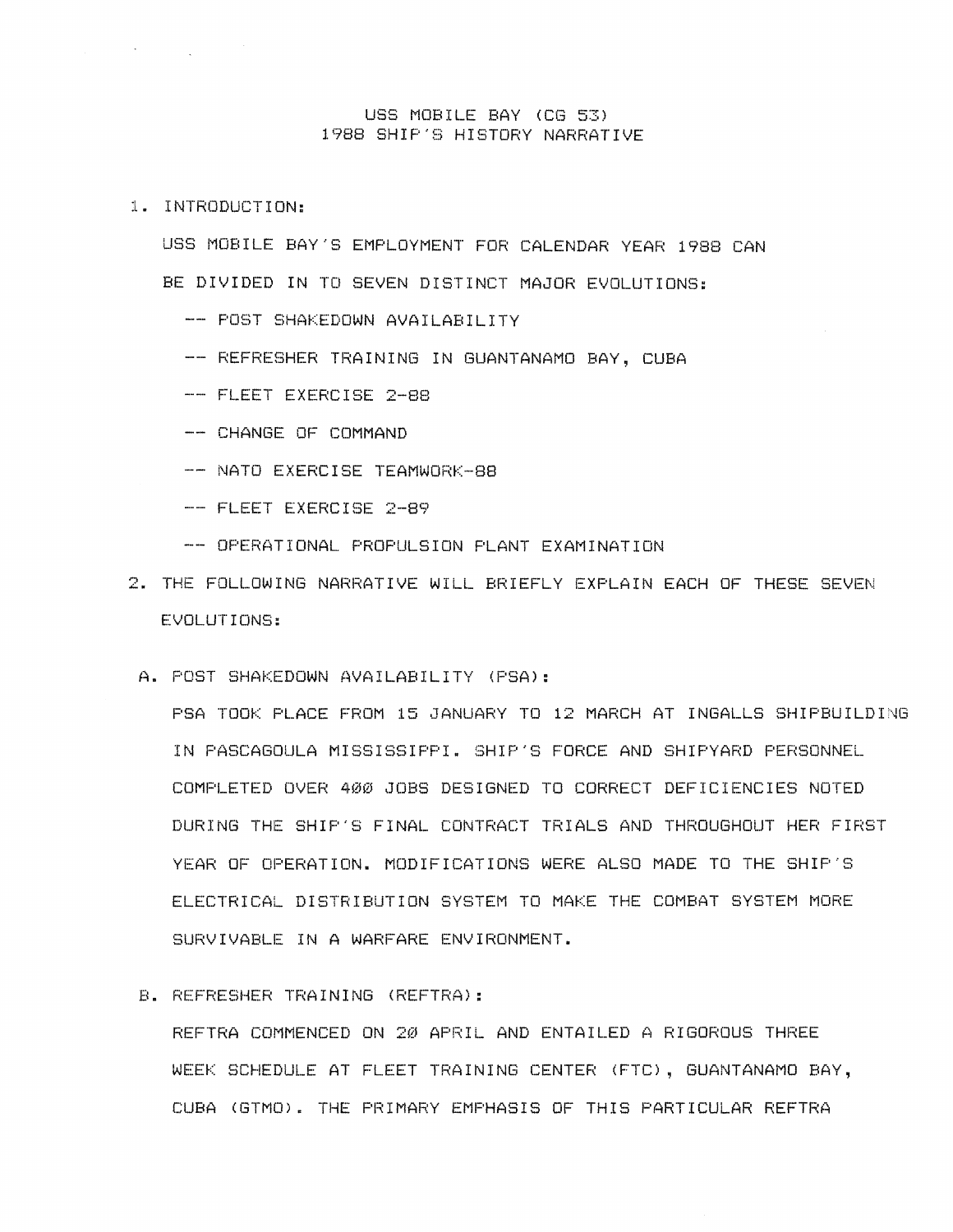MAS TO TRAIN MOBILE BAY CREW MEMBERS IN THE AREAS OF COMBAT SYSTEMS AND DAMAGE CONTROL READINESS IN PREPARATION FOR HER UPCOMING MIDDLE EAST FORCE DEPLOYMENT.

C. FLEET EXERCISE 2-88:

THIS EXERCISE WAS MOBILE BAY'S FIRST FLEET OPERATIONAL EXPERIENCE. TO DATE, THE SHIP HAD ONLY OPERATED INDEPENDENTLY AND AS SUCH, FLEETEX 2-88 PROVIDED INVALUABLE EXPERIENCE IN BATTLE GROUP OPERATIONS. THIS EXERCISE INCLUDED TWO SUCCESSFUL MISSILE FIRINGS FOR THE SHIP'S AEGIS COMBAT SYSTEM.

D. CHANGE OF COMMAND:

ON JULY 15, CAPTAIN DAVID SPENCER BILL III,

(LINEAL NR 2036-30), RELIEVED CAPTAIN F.R WHALEN AS COMMANDING OFFICER. THE SHIP BEGINS IMMEDIATE PREPARATIONS FOR AN ACCELERATED MIDDLE EAST FORCE DEPLOYMENT SCHEDULED FOR 12 AUGUST. ON 11 AUGUST, MOBILE BAY RECEIVES WORD THAT THE JOINT CHIEFS OF STAFF AND THE WHITE HOUSE HAVE DECIDED TO CANCEL MOBILE BAY'S DEPLOYMENT TO SHOW SUPPORT FOR THE IRAN/IRAQ CEASE FIRE SCHEDULED TO TAKE PLACE ON AUGUST 20.

E. NATO EXERCISE TEAMWORK-88

WITH ONLY TWO DAYS NOTICE, THE SHIP IS UNDERWAY FOR TEAMWORK-88, A MAJOR NATO EXERCISE DESIGNED TO TEST THE ABILITY TO DEFEND THE NORTHERN FLANK OF SCANDINAVIA AND EUROPE WITH A MARITIME FORCE. OVER 200 SHIPS AND SUBMARINES FROM SEVEN DIFFERENT NATIONS TOOK PART IN THIS INTENSE SEVEN WEEK EXERCISE. AFTER THE EXERCISE. THE SHIP ARRIVED AT KRISTIANSAND, NORWAY FOR A FIVE DAY PORT VISIT. THE VISIT SAW CREWMEMBERS PARTICIPATING IN SEVERAL DIFFERENT